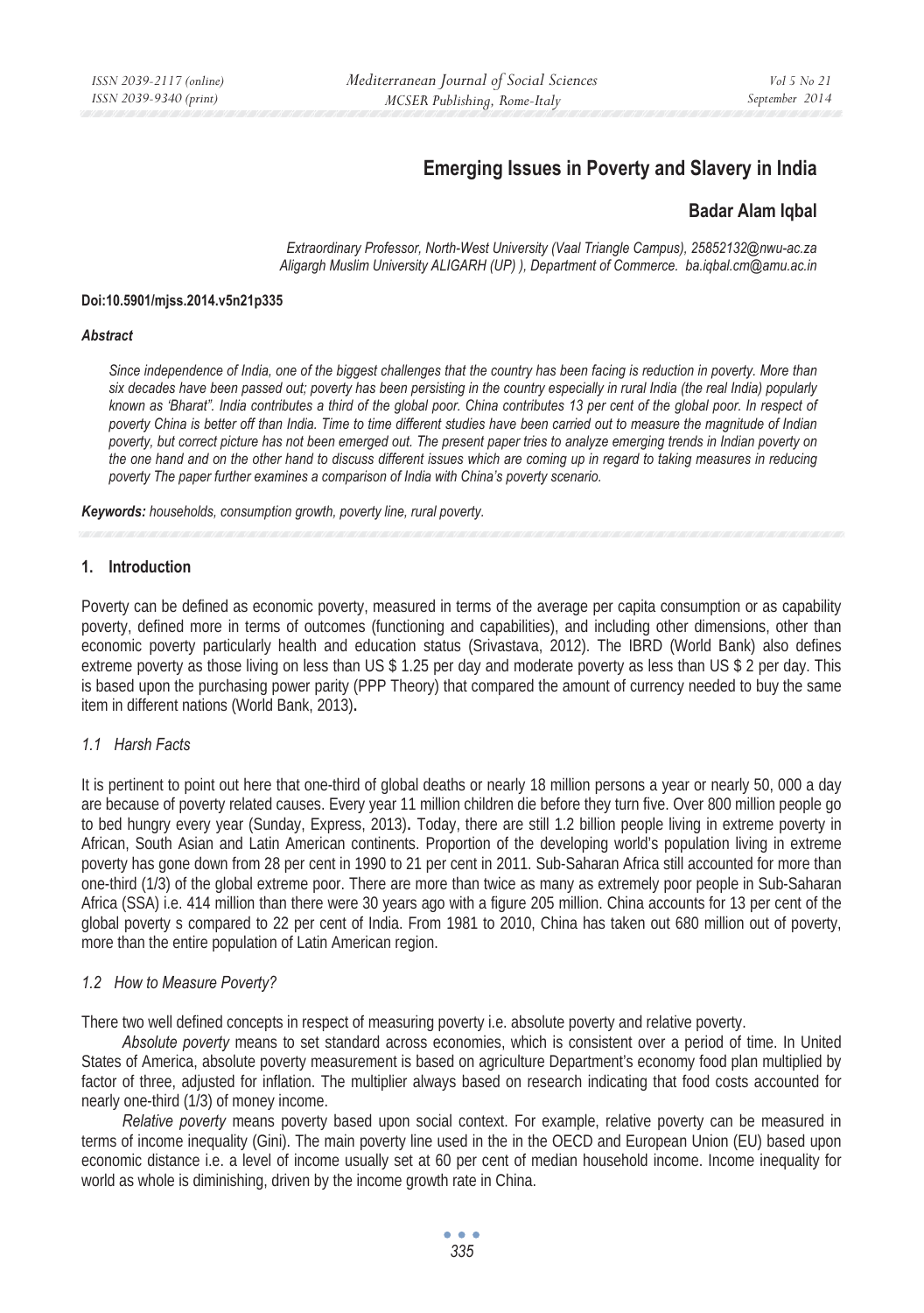### *1.3 Poverty Indicators*

*Incidence of poverty* means (headcount index) the share of the population whose income or consumption is below the poverty line, i.e. the share of the population that can not afford to buy basic goods for their survival.

*Depth of poverty* (poverty gap) provides data and information in respect to how far off households are from the poverty line. This measure captures the mean aggregate income or consumption shortfall relative to the poverty line across the whole population.

*Poverty Severity* (squared poverty) indicates accounts for the distance separating the poor from the poverty line, as well as inequality among poor.

### *1.4 Tracking the Line*

Usually developed countries set their poverty lines in relative terms rather than absolute terms. This indicates that a rise in the income of the top rich results into more poverty if everything else remain the same. Also, a poverty line that is relative to the national average provides an idea of the inequality in society.

The United States of America unlike other Western economies uses an absolute poverty measure. The poverty line there was created in 1963-64. Every year this calculation is adjusted for inflation.

### **2. India Vs China in Terms of Poverty**

India's poverty scenario is much better than China's and the level of poverty between the two economies are not very different. It is an undisputed fact that, Chinese economy has witnessed substantially faster growth than Indian economy which is being considered as 'sliver lining'. Accordingly, the welfare and quality of life of the poor people in china improved at a much faster rate than India. This has been due to the fact that Chinese GDP level and GDP growth are considerably high. Today Chinese forex reserves amounted at US \$3.5 trillion. It is pertinent to mention here that there is an important non-government household survey conducted in 2011-12.<sup>\*(9)</sup> According to the Survey, the Gini index of income inequality in China is 0.61, much larger than Chinese Government reported result of a Gini of 0.48 (Bhalla, 2013).

Indian data are borrowed from NSS consumer and expenditure survey for the years 1999-200 and 2011-12 and in case of China 1999-2000 and 2010-11 from the World Bank website. According to the analysis made out head count ratio of poverty for the World Bank's poverty line for developing countries including India and China in terms of PPP stood at US \$1.25, which also just happens to be India's official poverty line. The poverty level fro India in 1999-2000 and 2011-12 are 42.9 per cent and 21.9 per cent respectively. On the other side, China's poverty has declined from 35.6 percent in 1999-2000 to 11.6 per cent in 2010-11. In case of India the pace of decrease is stood at 1.8 percentage points per annum, while, China's pace of decline stood at 2.2 percentage point a year.

It is also pertinent to mention here that low level of household consumption growth observed in case of India just 2.8 per cent per annum. This means efficiency –inclusive index at 0.6, which twice of level witnessed in China. It is further to note that survey consumption growth in India i.e. 2.8 per cent per year is considerably below national accounts growth 4.8 per cent.

If nothing else is changed but just the mode of collection of data on household on consumption, and the result is that India indicates a pace of poverty fall almost identical of China means 2.1 ppt for Type 2 recall data compared to 2.2 ppt for China. This means an efficiency index for India one and half times higher than China i.e. 10 per cent growth in average consumption reduced poverty in China by 0.3 percentage points, in India by 0.74 percentage points.

### *2.1 Indian Scenario*

One of the chronic issues which country has been facing since its dependence is poverty especially rural poverty wherein poverty line is Rs. 27 while Rs. 33 for urban areas at 2011-12 prices which unbelievable as no one can meet the expense and survive on such income per day per person. Even the rural rich spend just Rs. 105 per day (Bhalla, 2013).

Can a person survive on Rs. 30 a day? Table 1 indicates that the top ten per cent of rural people spend on an average Rs. 30.50 a day on main food whereas the marginal poor spend only Rs. 12 a day. Similarly, middle rural people spend only Rs. 4 a day more on basic food than poor India. Even the richest urbanities spend only Rs. 40 per person per day on basic food or in terms of rural prices Rs. 33. These above figures are nearly the same in regard to richest ruralites. The poor serving, and necessary food expenditure is not that separates the poor from the urban elite.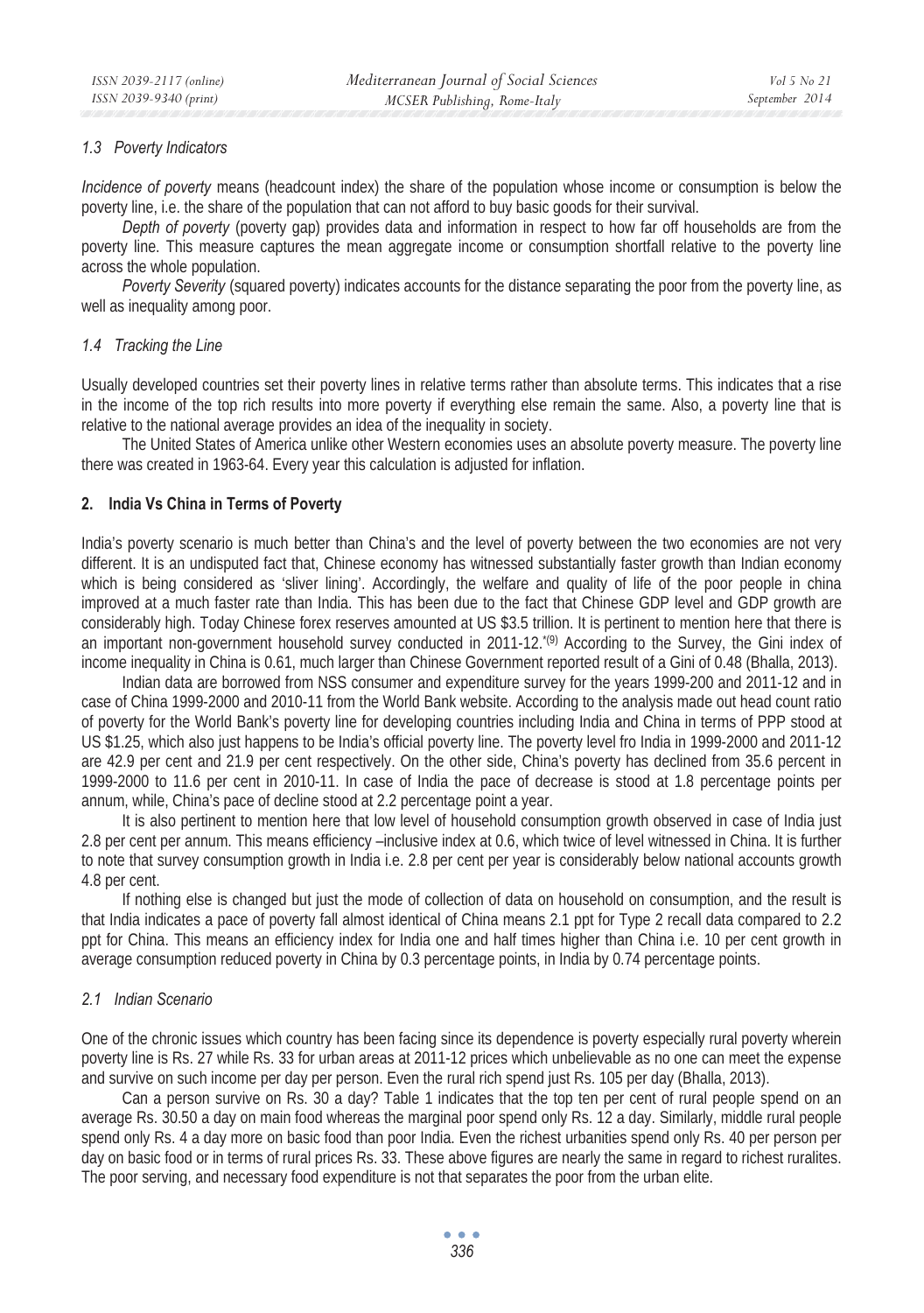**Table 1:** Trends in Per Person Daily Expenditure on Selected Items in 2011-12 (Consumption in Percentile and Daily Expenditure in Rs))

| <b>Items</b>                                             | <b>Rural 20-25</b> | <b>Rural 45-55</b> |        |      | Rural > 91   Urban 20-25   Urban 45-55   Urban > 91 |       |
|----------------------------------------------------------|--------------------|--------------------|--------|------|-----------------------------------------------------|-------|
| <b>Cereals &amp; Pulses</b>                              | 5.6                | 6.5                | 8.6    | 6.4  | 7.6                                                 | 10.1  |
| Milk, Oil & Spices                                       | 3.6                | 5.7                | 13.6   | 6.1  | 9.1                                                 | 17.9  |
| Vegetables & Fruits                                      | 2.0                | 2.5                | 5.0    | 2.6  | 3.8                                                 | 8.0   |
| Eggs, fish & meat                                        | 0.9                | 1.3                | 3.3    | 1.5  | 2.2                                                 | 4.0   |
| <b>Basic Food (Sum)</b>                                  | 12.1               | 16.0               | 30.5   | 16.6 | 22.6                                                | 40.1  |
| Discretionary food<br>(beverages, packaged, Served food) | 1.6                | 2.1                | 5.9    | 22   | 3.7                                                 | 20.0  |
| Expenditure on all food                                  | 13.7               | 18.1               | 36.5   | 18.8 | 26.4                                                | 60.2  |
| Expenditure (Food and Non-food)                          | 26.0               | 35.6               | 10.5.0 | 39.4 | 61.7                                                | 249.8 |

**Source:** National Sample Survey Data; Kolkata; 2011-12.

### *2.2 Poverty Trends in India*

There is no doubt that poverty in India has decline between 1973-74 and 2011-12 by a margin of 19. 2 percent (Table 2). Rural poverty went down by 0.17 per cent whereas urban poverty has decreased by a margin of 0.12 per cent. This indicates that rural poverty declined by higher margin as compared to urban poverty (Chart 1**)**.

In relative terms, total poverty (poverty ratio) in India went down from 54.9 per cent to 21.9 per cent between 1973- 74 and 2011-12. Rural poverty ration declined from 56.4 per cent to 25.7 per cent and urban poverty decreased from 56.4 per cent 13.7 per cent (Chart 2)

**Table 2:** Trends in Number of people (Rural and Urban below poverty line between 1973-74 and 2011-12 (in Million)

| Year    | <b>Rural Poverty</b> | <b>Urban Poverty</b> | <b>Total Poverty</b> |
|---------|----------------------|----------------------|----------------------|
| 1973-74 | 261.3                | 60.0                 | 321.3                |
| 1977-78 | 264.3                | 64.6                 | 328.9                |
| 1983-84 | 252.0                | 70.9                 | 322.9                |
| 1987-88 | 231.9                | 75.2                 | 307.0                |
| 1993-94 | 328.6                | 74.5                 | 403.7                |
| 2004-05 | 326.3                | 80.8                 | 407.1                |
| 2009-10 | 278.2                | 76.5                 | 354.7                |
| 2011-12 | 216.5                | 52.8                 | 269.3                |

**Source:** The Indian Express; New Delhi; August 7, 2013; P. 13

**Chart 1:** Emerging trends in number of people below the poverty line



The National Sample Survey Organization (NSSO) has released the latest large sample survey for household consumer expenditure for the year 2011-12, which reveals that poverty rate drops by over three-times since the year 2003-04. Annual average decline in poverty from 1993-94 to 2004-05 stood at 0.74 percentage points for total poverty and the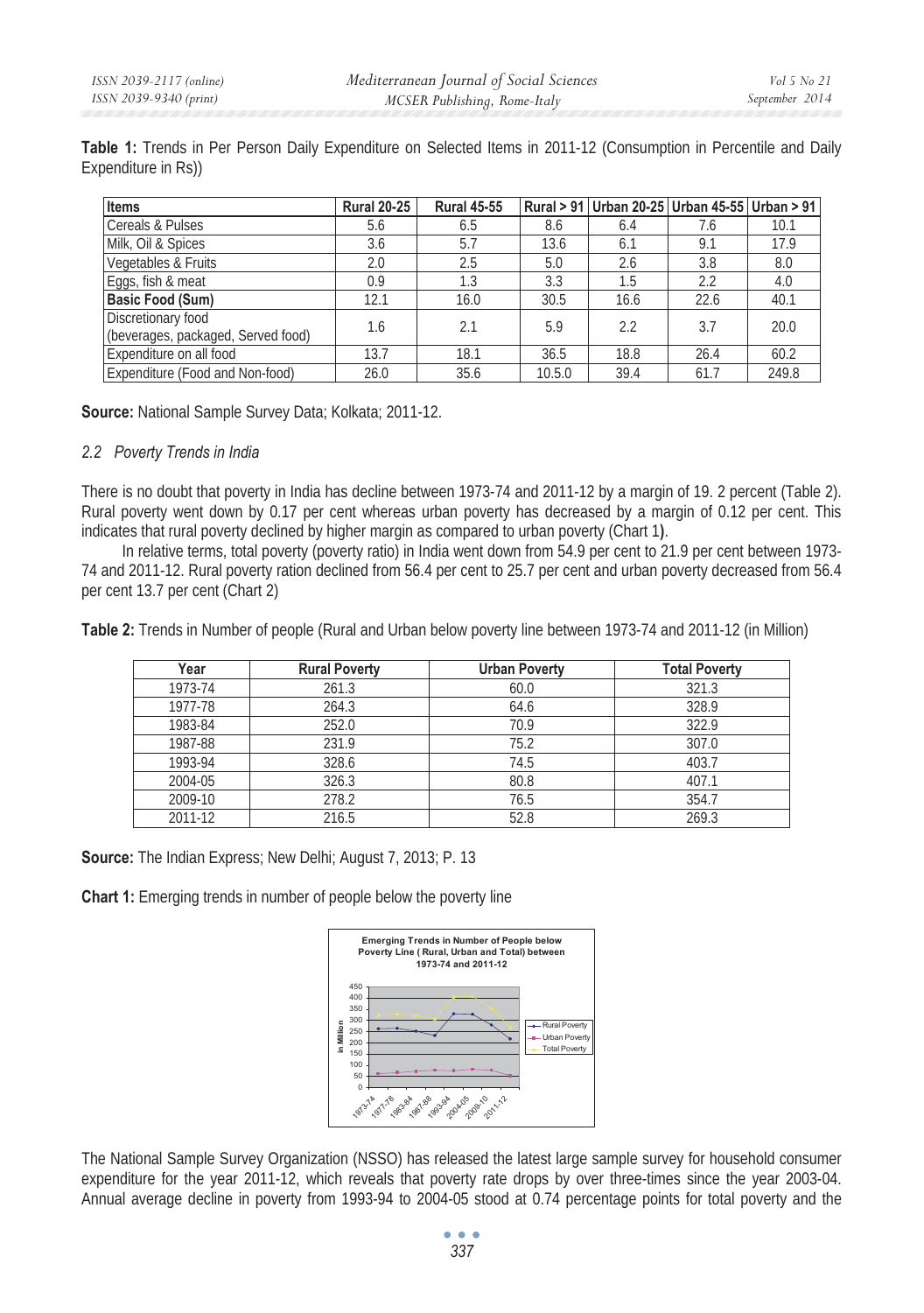figures for rural and urban poverty were 0.75 and 0.55 percentage points respectively. While total poverty, rural poverty and urban poverty figures between 2004-05 and 2011-12 stood at 2.18, 2.32, and 1.69 percentages point respectively.

### **Chart 2:** Trends in poverty ratio



# **Source:** Indian Express (2013).

Although poverty rate in the country declined since 2004-05, the new poverty line in rural areas in 2011-12 stood at Rs. 27.20 per day and for urban areas the poverty line comes to Rs. 33.33 per day. India's Planning Commission, has chosen to use a family of five people for calculating the all India poverty line in terms of consumption expenditure. This works out to Rs. 4,080 per month in rural areas and Rs. 5,000 per month in urban areas.

The national poverty line for rural areas is estimated at Rs. 816 per capita per month and Rs. 100 per capita per month in urban areas based upon the Tendulkar methodology. This means that a person subsisting over this level would not be counted as poor or living below the poverty line, though this marks a marginal improvement than the earlier poverty line of Rs. 22.42 per day for rural and Rs. 28.35 per day for urban people.

# *2.3 State-wise Trends*

However, wide disparities are being persisting across states on the latest poverty projections. NSS data reveals that that the highest poverty is recorded in case of Chhattisgarh as high as 39.93 percent followed by Jharkhand with a figure of 36.96 per cent, Manipur with a figure of 36.89 per cent, Arunachal Pradesh's figure stood at 34.67 per cent and Bihar with a figure of 33.47 per cent (**Table 3**). This indicates that country's North-East region has the largest people who are poor and below the poverty line.

| <b>States</b>        | <b>Rural People</b><br>in Lakh | Rural<br>people in % | <b>Urban People</b><br>in Lakh | Urban<br>people in % | <b>Total people</b><br>in Lakh | <b>Total people</b><br>in $%$ |
|----------------------|--------------------------------|----------------------|--------------------------------|----------------------|--------------------------------|-------------------------------|
| Raiasthan            | 84.19                          | 16.05                | 18.73                          | 10.69                | 102.92                         | 14.71                         |
| <b>Bihar</b>         | 320.0                          | 34.06                | 37.75                          | 31.23                | 358.15                         | 33.74                         |
| Chhattisgarh         | 88.9                           | 44.61                | 15.22                          | 24.75                | 104.11                         | 39.33                         |
| Delhi                | 0.50                           | 12.92                | 16.46                          | 9.84                 | 16.96                          | 9.91                          |
| Gujarat              | 75.35                          | 21.54                | 26.88                          | 10.14                | 102.33                         | 16.63                         |
| Jharkhand            | 104.09                         | 40.84                | 20.34                          | 24.83                | 124.33                         | 36.96                         |
| Karnataka            | 92.80                          | 24.53                | 36.96                          | 12.25                | 129.76                         | 20.91                         |
| Kerala               | 15.48                          | 9.14                 | 8.46                           | 4.97                 | 23.95                          | 7.05                          |
| Madhya Pradesh       | 190.95                         | 35.74                | 43.10                          | 21.00                | 234.06                         | 31.46                         |
| Maharashtra          | 150.56                         | 24.22                | 47.36                          | 9.12                 | 197.92                         | 17.35                         |
| Orissa               | 126.14                         | 35.09                | 12.39                          | 17.25                | 138.53                         | 32.59                         |
| Goa                  | 0.37                           | 6.81                 | 0.38                           | 4.09                 | 0.75                           | 5.09                          |
| <b>Uttar Pradesh</b> | 479.35                         | 30.40                | 118.84                         | 26.06                | 598.19                         | 29.43                         |
| West Bengal          | 141.14                         | 22.52                | 43.83                          | 14.66                | 184.98                         | 19.98                         |
| All India            | 2,166.58                       | 25.70                | 531.25                         | 13.70                | 2.697.83                       | 21.92                         |

**Table 3:** State-wise Population below Poverty Line in 2011-12

**Source:** Planning Commission; Government of India (2013).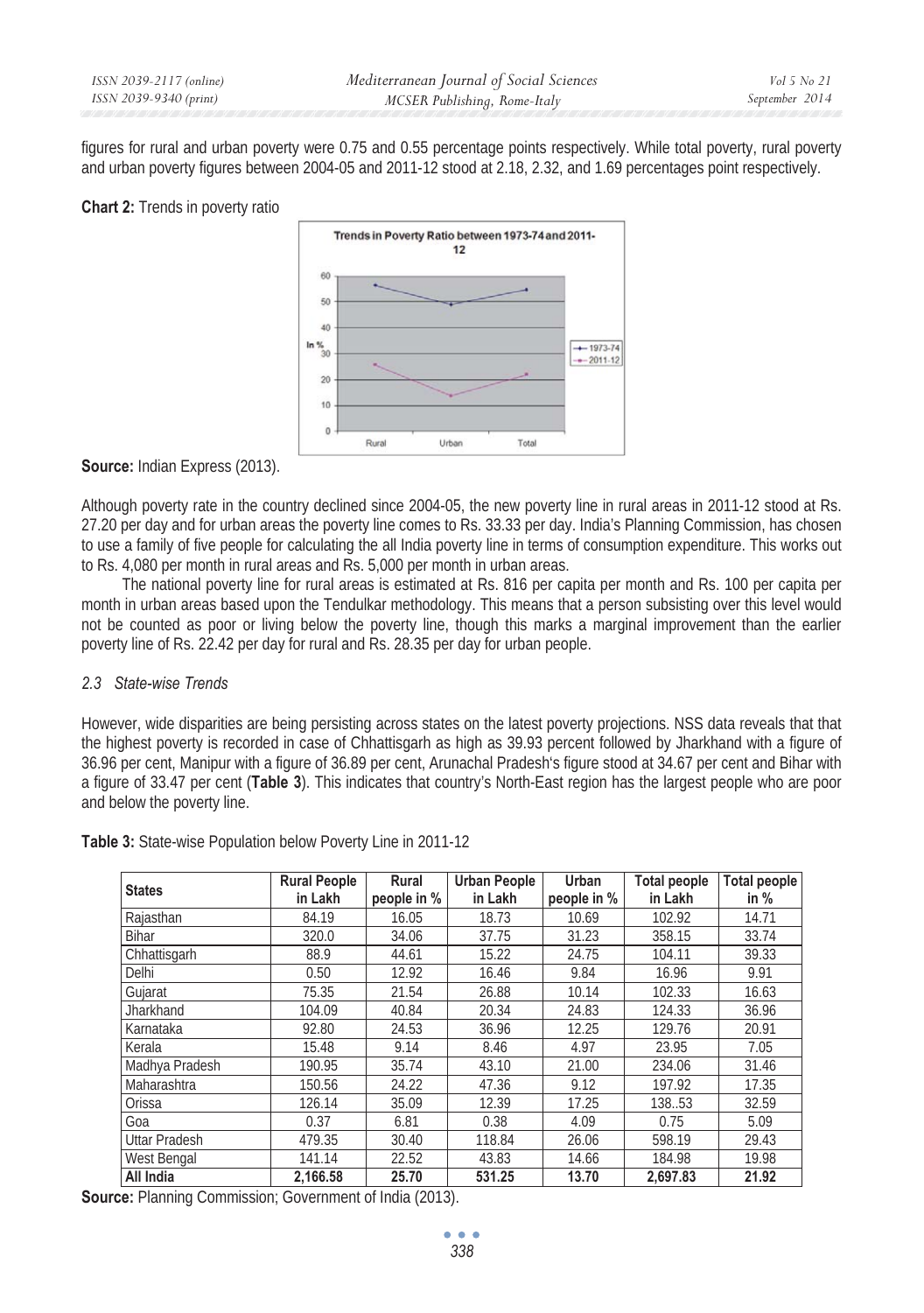| ISSN 2039-2117 (online) | Mediterranean Journal of Social Sciences | Vol 5 No 21    |
|-------------------------|------------------------------------------|----------------|
| ISSN 2039-9340 (print)  | MCSER Publishing, Rome-Italy             | September 2014 |

Goa has the lowest percentage of people living below the poverty line at 5.09 percent. Next comes Kerala with a percentage of 7.05. Himachal Pradesh comes after Kerala with a figure of 8.06 per cent, followed by Sikkim with a percentage of 8.19 and Punjab has 8.26 per cent people below poverty line. The most surprising trend is that *poverty line for rural Orissa is much lower than national average at Rs. 695 per capita per month of Rs. 23.1 per person per day.* Chhattisgarh's poverty line for urban people was the lowest at Rs. 849 per person per month or Rs. 28.3 per day per person (Tendulkar).

Puducherry's poverty line was the highest above the national average at Rs. 1,301 per person per month in rural areas and Rs. 1,309 per person per month in urban areas. Similarly, Goa, Delhi, Punjab, and Haryana too have poverty lines well above the national average.

The Kerala state's poverty line for rural people is above the national average amounted to Rs. 1018 per person per month. For urban people it is lower than the national average at Rs. 987. This all indicates that poverty ratio least in Goa and the highest in Chhattisgarh.

#### *2.4 Education and Health as a means of Reducing Poverty*

Growth is (typically) good for the poor people but it is no less true that inequality is (typically) bad for poor persons. It is undisputed fact that poverty reduction does tend to come with aggregate growth, although not always, and not to same degree. The same rate of growth (positive) can bring anything from rapid poverty reduction to little or no progress, depending upon initial inequality. The more unequality the pie is shared less the poor people gain from inequality in the size of pie (Ravillion, 2013).

It is true that just income inequality that matters. India's inequalities in Human Development are currently doing more harm. Equitable, broad-based education is the main contributory factor to assuring the gain from technical progress ande economic growth is widely shared.

Inequalities in education attainments interact strongly with country's growth process in determining the impact of that growth on poverty. The more education, better fed to poor persons are, the better their choice of participation in the potential and opportunities created by an expanding non-farm market economy, and contributing to that expansion. In this regard, China's poor people had a huge initial advantage in education at the time its market-oriented reforms began in in the later part of decade 70s.

### *2.5 Spending less on Education*

It is an undisputed fact that growth of country could not be materialized if sufficient expenditure is not spends on education. The present trends indicate that Indian households are earmarking less of their expenditure to education. These are spending more on eating and travel. Expenditure on education, in fact, has been on the decline since 2008-09 (Table 4).

| Item                | 2004-05 | 2008-09 | 2010-11 | 2011-12 |
|---------------------|---------|---------|---------|---------|
| Food, beverages     | 40.0    | 37.2    | 36.4    | 35.7    |
| Food                | 33.8    | 30.4    | 30.1    | 29.0    |
| Hotels & estaur     |         |         |         |         |
| <b>Medical Care</b> |         | 4.3     |         |         |
| <b>Education</b>    |         | 1.5     |         | 1.0     |
| Cloth &footwear     |         | 6.8     |         |         |

**Table 4:** Pattern of Indian Spending between 2004-05 and 2011-12

Note: % distribution of Pvt Final consumption expenditure at (current Prices)

**Source:** The Times of India (2013).

Educational expenditure has remained stagnant in 2011-12 and 2010-11 at 1.3 per cent down from 1.4 per cent in 2009- 10. IN 2004-05, expenditure on education was 1.7 per cent of the total consumption expenditure.

For most of the analysts, expenditure on education tends to go up, although not as fast as in sectors like durables. Whereas there has been a significant rise in public expenditure on public sector education i.e. from 3.3 per cent of the GDP to 4.0 per cent of the GDP for 2013-14, this should have been a reason for a decline in expenditure on private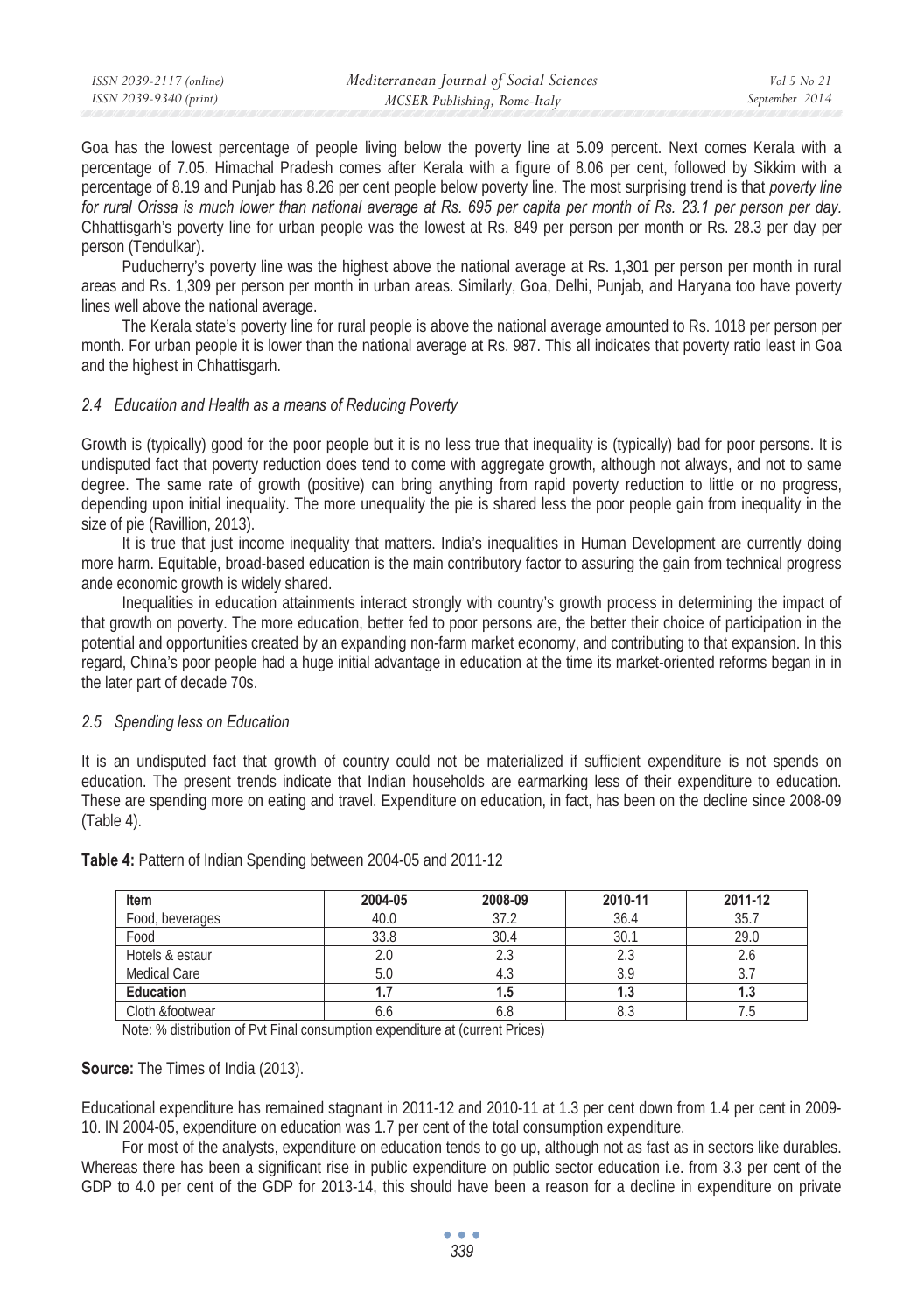| ISSN 2039-2117 (online) | Mediterranean Journal of Social Sciences | Vol 5 No 21    |
|-------------------------|------------------------------------------|----------------|
| ISSN 2039-9340 (print)  | MCSER Publishing, Rome-Italy             | September 2014 |

education.**[Sunday Times 2013]** There has been an overall increase in consumer expenditure, the rise in expenditure on education has not been parallel. Expenditure on education as a percentage of the total consumption expenditure would only continue to decline. Spending on education too is unlikely to grow faster than overall expenditure. Despite an increase in cost of education, only a small section of the people is shifting from moderate level to high level of education.

#### *2.6 India better but behind in Healthcare*

Another significant challenge is that Indians living longer bout not as long as other developing countries in South Asia. It is true that Indians are living longer lives, but illness, disability and relatively early death remain serve healthcare challenges. It is also astonishing that India seems to be lagging behind many of its neighbors including China on both life expectancy and death rates (Table 5).

| Country           | Life Expectancy 1990 2010 | Death Rate (Ranking) 1990 2010 |
|-------------------|---------------------------|--------------------------------|
| India             | 58.3 65.2                 | 155 139                        |
| Nepal             | 58.8 69.2                 | 142 108                        |
| <b>Bhutan</b>     | 58.869.4                  | 141 107                        |
| <b>Bangladesh</b> | 58.969.0                  | 143 113                        |
| Pakistan          | 62.3 65.7                 | 123 127                        |
| China             | 69.375.7                  | 9263                           |
| Sri Lanka         | 72.375.5                  | 45 68                          |

**Table 5:** India better but behind in Healthcare of its neighbors 2010-11

Note: Higher ranking (among 187 countries) signifies higher death rate; India's rate dropped from 1,447.43 per lakh (1990) to 1,096.92 (2010)

Indians' life expectancy at birth improved from 58.3 in 1990 to 65.2 in 2010, but most of the Indian neighbors remained ahead in both years. India has also improved its death rate during the same period, whereas its neighbors had a mixed record but remained ahead of India. These facts are the out come of research completed at IHME in USA (Indian Express, 2013).

Researchers examined more than 300 diseases, injuries, and risk factors and have come to an inference that a limited number of distinct reasons are responsible for the major chunk of the Indian health burden. The most alarming cause is ischemic heart disease, followed by chronic obstructive pulmonary disease, stroke, diarrhea diseases lower respiratory infections, tuberculosis, and preterm birth complications, self-harm, road injury and diabetes. What is needed is to bring awareness about health policies and investments by the Government. The information must be up-t-date, comprehensive and accurate. With these new ways of making the data available, understandable, people every where for the first time could see the incredible performance being witnessed in health and the daunting challenges that remain.

Suicide rates fro women aged from15 to 49 increased from 5 per cent of deaths in 1990 to nearly 10 per cent by 2010. 60 per cent fewer young children have died of communicable diseases. Non-communicable diseases and injuries are creating more strains on health; communicable diseases and maternal health problems are less threaten. Strokes have increased as a cause of death, as have suicides (IHME, 2010).

During the last two decades, risk factors leading to major disease conditions in India have changed significantly, which have crucial implications for how the country should plan to improve population health in India.

### *2.7 A Case of Uttar Pradesh*

A survey of 3,500 farm household in Uttar Pradesh paints out a grime scene or scenario in regard to expenditure on education (5.9 per cent) and healthcare (4.4 per cent) during 2011-12 (Indian Express, 2013a)**.** The survey also reveals that in UP the household are hands to mouth and they are struggling for basic amentias. Food items accounted fro more than 48 per cent of the total expenditure (Table 6).

Annual household expenditure, including the value of home produced items; of an average farm household is Rs. 69,888. This comes to just Rs. 194 per day for a seven-member household. Out of this amount, Rs. 96 are spent on food; Rs. 25 on fuel, electricity and gas.

Breaking the figures mentioned above, further into per capita expenditure terms, the same comes to a meager Rs. 27.73 per day, of which a person spends Rs. 13.33 per day on food, including Rs. 6.83 on cereals and pulses and Rs.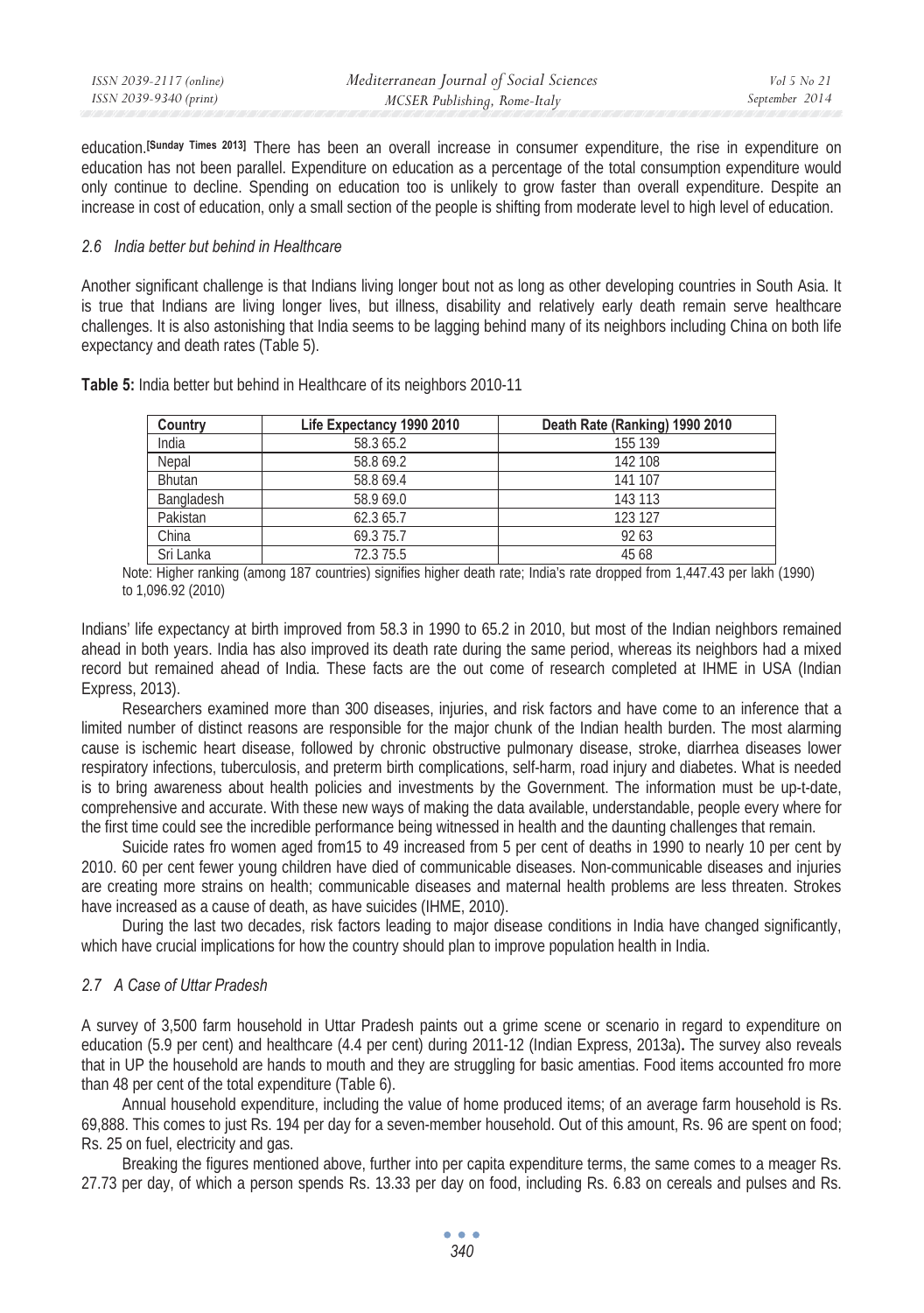6.50 on fruits, vegetables, milk and meat. The most pertinent thing to point out here that these figures are close to the NSSO's estimates of per capita daily expenditure of Rs. 30 in rural areas of UP in 2010-11.

|  | <b>Table 6:</b> Annual and Monthly Household Expenditure in Uttar Pradesh in 2011-12 |
|--|--------------------------------------------------------------------------------------|
|--|--------------------------------------------------------------------------------------|

| Item                           | Annual (in Rs) | Per Month (in Rs.) | Per Day (in Rs.) | % Share |
|--------------------------------|----------------|--------------------|------------------|---------|
| <b>Total Food Items</b>        | 33600          | 2800               | 93.3             | 48.48   |
| Electricity and fuel           | 8940           | 745                | 24.8             | 12.79   |
| Education                      | 4116           | 343                | 11.4             | 5.89    |
| Health care                    | 3048           | 254                | 8.5              | 4.36    |
| Total of other than food items | 27348          | 2279               | 76.0             | 39.13   |
| <b>Grand Total</b>             | 69888          | 5824               | 194.1            | 100     |

**Source:** Singh; A.K.; Giri Institute of Development Studies; Lucknow(2012)

Even out of this Rs. 13 expenditure on food, 55 per cent of the same spend on home produced products and remaining 45 per cent is monetary expenditure on market purchases. Nearly three-fourth (3/4) of cereals and pulse requirement, and one-third (1/3) of milk, fruits and vegetables consumption is met from home produce. Meat, fish and eggs are generally purchased (Singh, 2012).

The average monthly household expenditure in the non food category is RS. 745. Nearly of half this, is spent on power and fuel, that is electricity, gas and fuel. Shockingly, 20 per cent of the non-food expenditure is on beedi, cigarettes and intoxicants and only 4.4 per cent on education, and health accounts for 6 per cent.

Even if one considered some downward bias due to response errors, the survey still pointed out 'stark poverty' in rural areas of Uttar Pradesh. The Survey also pointed out that the Planning Commission estimates are not far from reality. Landholdings of farmers in UP have become so small that they can hardly provide sustenance to the family (Planning Commission, 2013). No wonder, 40 lakh farmers have moved out of cultivation from 2004 to 2012. All claims of the State and Central Governments in regard to poverty alleviation fall flat in the face of these findings. Clearly, the benefits of Government programmes are not reaching the intended beneficiaries.

# *2.8 Another Case of Gujarat*

Gujarat's growth under Midi Chief Ministership has been neither equitable nor inclusive(Bhalla 2013b). Poverty at national has declined by 7.7 percentage points whereas in case of Gujarat the same has gone done by 6.3 per cent between 2009-10 and 2011-12.

In Gujarat, the non-disadvantageous have poverty decline of 15 percentage points between 1999-2000 and 2011- 12. For Schedule Cast and Schedule Tribes, the poverty declined by 28 percentage points during the period under review. Hence, the excess poverty decline fro SC/STs is 13 percentage points, and this the third largest excess decrease in the country fro SC/STs. In regard to Muslims, Gujarat is the second best performing state after West Bengal, as the State wherein Muslim has the biggest relative decline (Table 7).

| Item              | Guiarat | <b>Delhi</b> | <b>MP</b>     | Raiasthan | UP            | <b>West Bengal</b> |
|-------------------|---------|--------------|---------------|-----------|---------------|--------------------|
| SC/ST             |         |              | $\sim$<br>ں ا |           |               |                    |
| <b>Muslims</b>    |         |              | 4             |           | $\sim$ $\sim$ |                    |
| Disadvantaged     |         |              | IJ            |           |               |                    |
| Average for Above |         | ∪ו           | 4             |           |               |                    |

**Table 7:** Trends in Performance Ranks of change in poverty fro 1999-2000 to 2011-12

**Source:** NSSO Data; Government of India.

# *2.9 Slums are on the rise*

The most astonishing fact is that 50.6 per cent of the global population now lives in the urban areas and most alarming thing is that two-thirds of the global sum dwellers in African continent (Table 8). There are 827.6 million is the total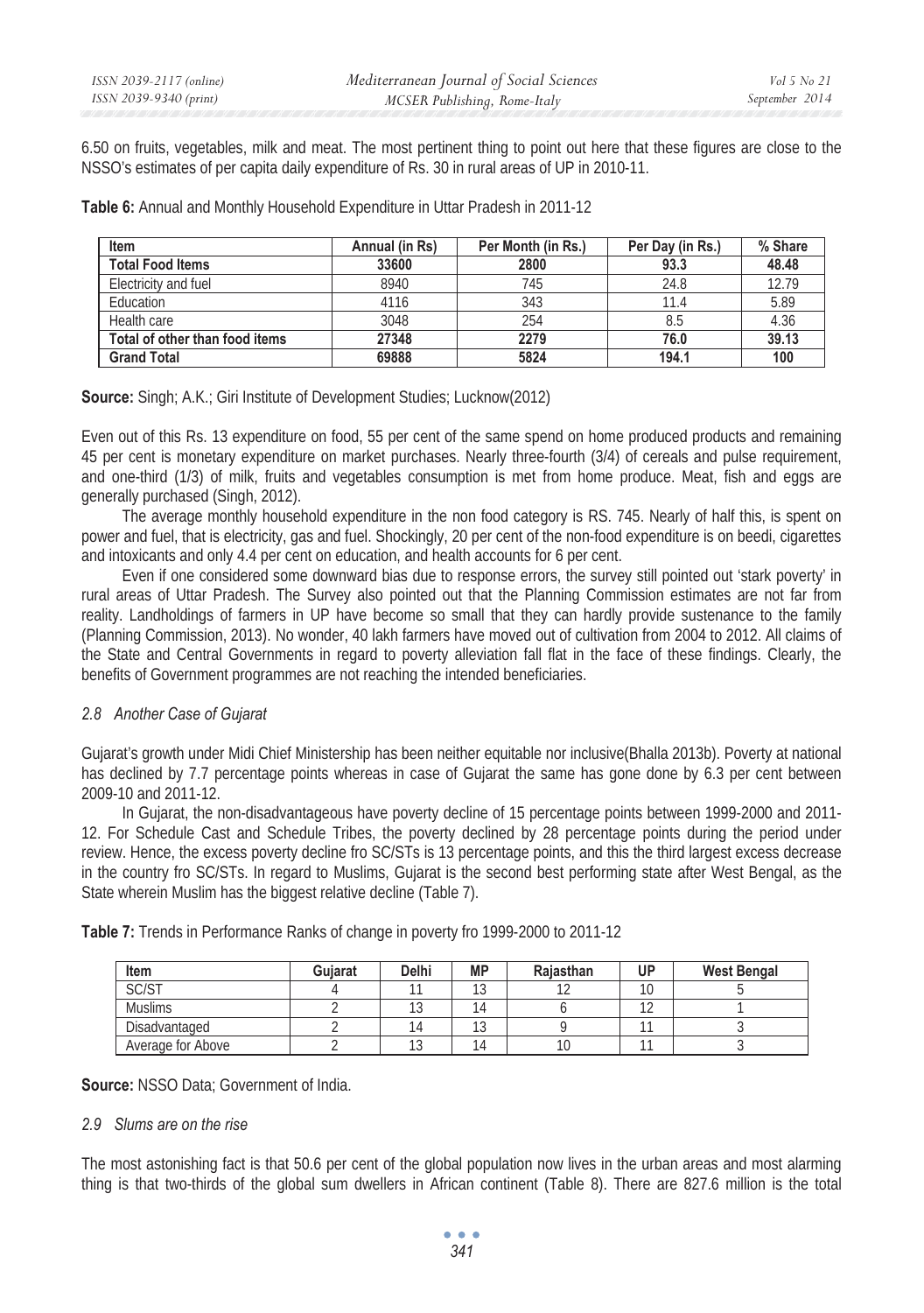number of slum dwellers in 2010-11 have been added to the urban population since 2000. 889 million have to live in slums by the end of 2020 (Sunday Express, 2013a).

**Table 8:** Region-wise Slums in the world 2011-12

| Region                    | <b>Total number of Slums</b> | % of the total Slums |
|---------------------------|------------------------------|----------------------|
| Sub-Saharan Africa        | 199.7                        | 61.7                 |
| Southern Asia             | 190.7                        | 37.0                 |
| Eastern Asia              | 189.6                        | 28.2                 |
| West Asia                 | 35                           | 24.6                 |
| Latin America & Caribbean | 110.7                        | 23.0                 |
| Southeast Asia            | 88.9                         | 31.0                 |
| North America             | 11.8                         | 13.4                 |

**Source:** UN Habitat's State of the World Cities (2012)

According to 2011 Census, there are 68 million Indians or one in six residents in urban India lives in a slum. There are 10 all slum towns in the country- There are 21,359 slums in the Maharasthra the largest one. The main concentration is in five states namely- Maharasthra, Uttar Pradesh, Jammu Kashmir, Sikkim and West Bengal. Nearly half the population of Visakhapatnam i.e. 44.1 per cent lives in slums, highest percentage wise in India. Most slum households are electrified i.e. 90.5 per cent only marginally less than all urban households 92.7 per cent. 72.7 households have phones, of which 63.5 per cent have only mobile phones and 10.4 per cent slum households have computers. Nearly 70 per cent of households own a television.

Literacy helps ensure that poor people can effectively access the public services that help them escape poverty. The significance of mass education has long been acknowledged in India. Indeed, free compulsory education to the age of 14 years is a 'directive principle of the Constitution'. However, implementation has been lagged considerably, with large geographic differences and often poor quality schooling across the states.

Addressing India's inequalities in education and healthcare are crucial for faster long-term progress against poverty, but it is not only thing that matters. Rural economic growth has long been crucial to more rapid poverty education, both from the agriculture and unskilled labor intensive services sectors. For many decades, there has been very low growth coming from rural sector, while the urban economic growth process has been disappointed in its impact on poverty.

There has been encouraging signs of noticeable change since the beginning of early years of the decade 90s, with urban growth processes starting to have more impact on overall poverty. While that is good trend, India still has a long way to go to assure that its poor people can participate in, and contribute to, the country's growth which the sine-quo-non.

The education and health care of poor persons must have greatest preference if country wants to witness the accelerated poverty reduction, as well as for human development more broadly. That is not there that has been seen historically. The history reveals that in the past the major emphasis has gone to more on education and health of nonpoor persons. What is required today is that fixing the public delivery systems to assure better education and health for country's poor persons must be put center stage so that equitable distribution could be possible which the need of hour.

Direct intervention in terms of transfer of cash or kind could play an effective role in the reduction of poverty in the country. There must be balance between promotion and protection in respect of poverty reduction.

### *2.10 Slavery*

The globe has 29.8 million people in slavery and India tops the list for nation-wise figures having nearly 14 million slaves which are trapped in different types of slavery (Table 5). This practice has been a crime for nearly years, but the laws against slavery are poorly enforced.

Mauritania comes out worst, with an estimated 4 per cent of the total population enslaved. Most are born into slavery- a deeply rooted practice. Children are owned by the same people who own their parents, to be used or sold (Indian Express, 2013).

Europe slavery rate are the lowest in the world. But most surprising thing is that the UK one of the lowest ranked country in GSI, Survey reckons up to 4,600 people are still slaved. They include trafficked women and people, who are coerced into working in construction gangs (The Economist, 2013).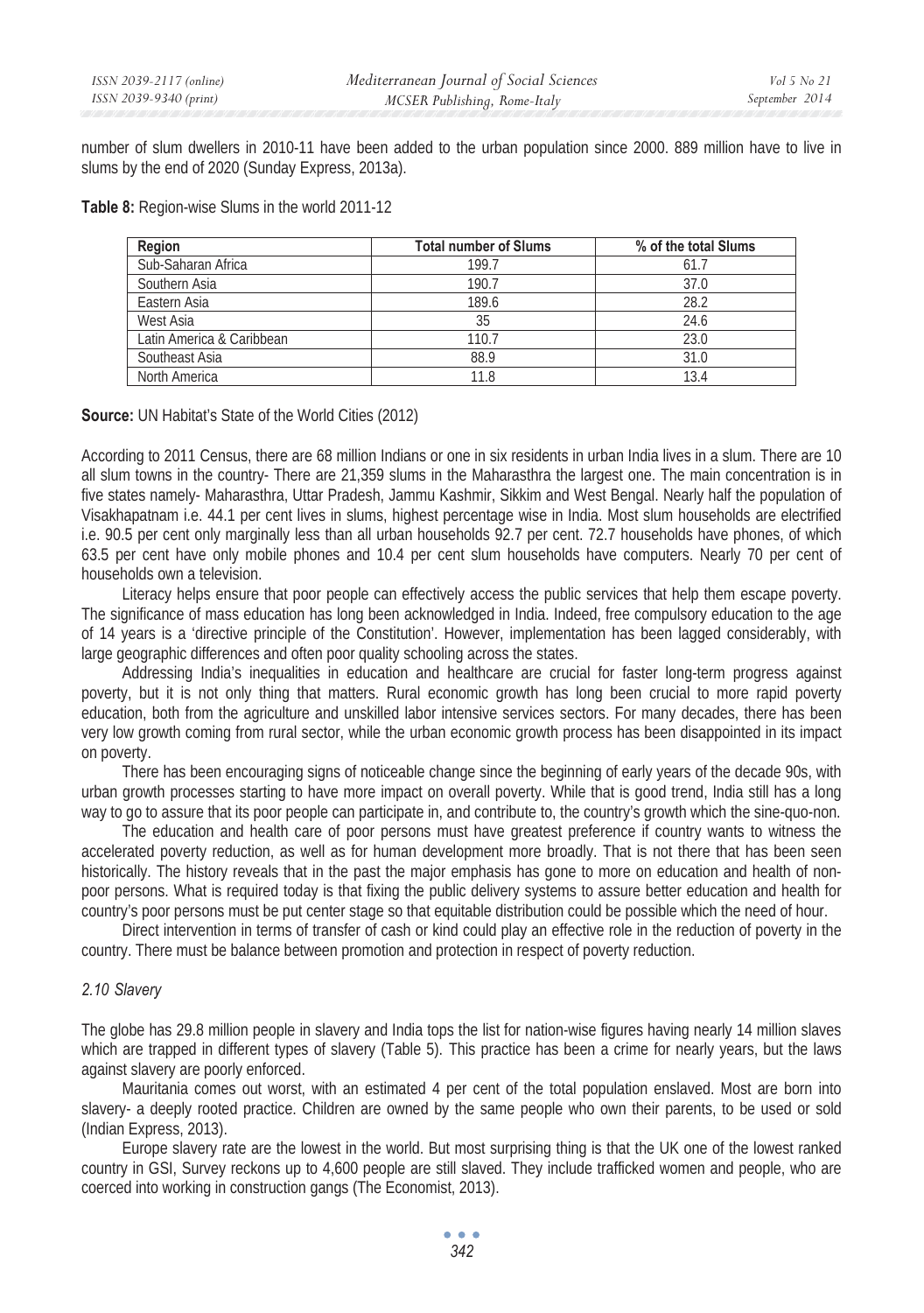| Name of the Country | <b>Number of Slaves</b> |
|---------------------|-------------------------|
| India               | 13.956.010              |
| China               | 2.949.243               |
| Pakistan            | 2.127.132               |
| Nigeria             | 701.032                 |
| Ethiopia            | 651.110                 |
| Russia              | 530.121                 |

**Table 5:** Major Countries having largest Slaves in the world in 2013

### **Source:** Global Slavery Index (2013)

The shocking figures given in table 5 are released in a recent Global Slavery Index (GSI). The index has taken into account variables/indictors namely- debt bondage, forced marriage, sale or exploitation of children, human trafficking and forced labour across the globe.

The GSI puts India fourth in regard to prevalence of slavery (as a proportion of country's population) (Grono, 2013). Mauritania, Hatti and Pakistan are placed above India as first, second, and third ranking respectively. The most shocking as well as alarming issue is the exploitation of people within the country itself from severe forms of intergenerational bonded labour to child labour to commercial sexual exploitation and forced marriage.

There are 10 nations who are the home of more than 3 quarters trapped in modern slavery. These countries must be focus of global efforts. Many of the India's enslaved have not been moved from one place to another as they are enslaved in their own place either city or village. According to Trafficking in Persons Report (TIP), in the early part of 2013, the number of persons in some sort of forced labour are estimated between 20-65 million; men, women and children mainly in debt bondage to a local land owner ; forced to work in industries (TIP, 2013).

Pakistan has the highest 1,187 person per 100,000 and India comes next to Pakistan, has1,129 persons per 100,000 people which largest number among 10 ten top enslaved nations (Table 6). China has the lowest figure just 218 per son per 100,000 people.

It is pointed out by the Walk Free Foundation that in coming year 2014, another survey is being undertaken which aims at sharpen the existing data on Slavery. But without more concerted and committed efforts from countries Governments and lawmen, it is unlikely to paint a better and happier picture about the slavery in the world.

| Country  | Number of Slaves per 100,000 people |
|----------|-------------------------------------|
| Pakistan | 1,187                               |
| India    | 1.129                               |
| Myanmar  | 727                                 |
| Ethiopia | 710                                 |
| Thailand | 708                                 |
| Congo    | 704                                 |
| Nigeria  | 415                                 |
| Russia   | 360                                 |
| China    | 218                                 |

**Table 6:** Trends in Number of Slavery people per 1 Lakh Persons in major economies in 2013

**Source:** Walk Free Foundation; Australia (2013)

The major industries wherein forced labour is very common in India and other nations are brick kilns, rice mills, embroidery factories and agriculture. The TIP Report has further opined many instances wherein women and girls from the northeastern states and Orissa have been sold or coerced into forced marriage in states with low female-to-make gender ratios including Haryana and Punjab, forced them in prostitution.

For instance, in Meghalaya, extraction of coal in private coal mines in the Jaintiya hills region exclusively undertaken by bonded manual labourers who have come to work in the mines from neighboring states to beat acute poverty (NHRC, 2012).**[** 

The major and vital reasons for large number of persons caught in slavery in the country are the difficulty in